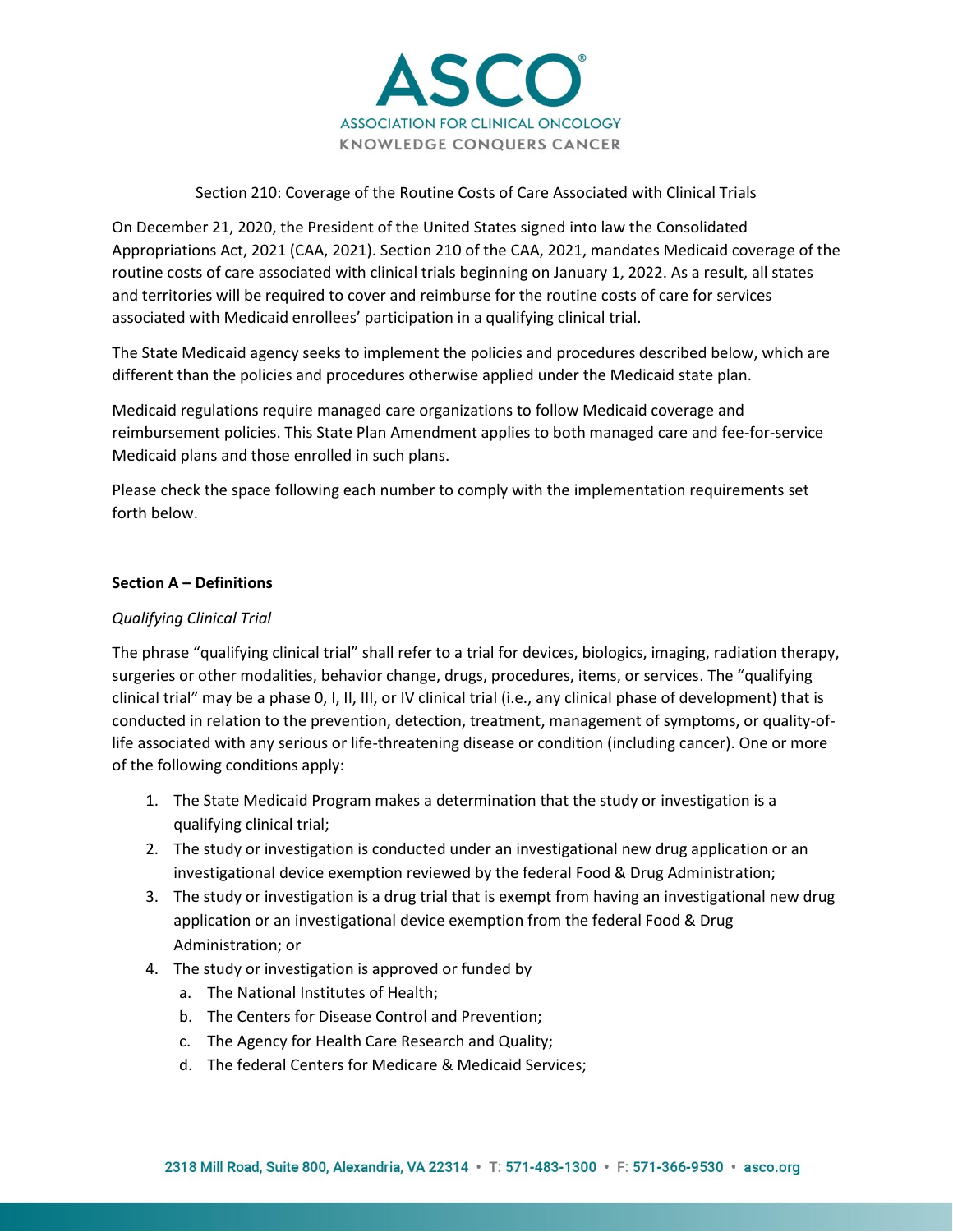- e. A cooperative group or center of any of the entities described in (a)-(d) or the federal Department of Defense or the federal Department of Veteran's Affairs;
- f. A qualified non-governmental research entity identified in the guidelines issued by the National Institutes of Health for center support grants; or
- g. The federal Department of Veterans Affairs, the federal Department of Defense, or the federal Department of Energy, provided that review and approval of the study or investigation occurs through a system of peer review that is comparable to the peer review of studies performed by the National Institutes of Health, including an unbiased review of the highest scientific standards by qualified individuals who have no interest in the outcome of the review.

### *Serious or Life-Threatening Disease or Condition*

Serious or life-threatening diseases or conditions include:

- 1. A disease or condition from which the likelihood of death is probable unless the course of the disease or condition is interrupted.
- 2. A disease or condition with a potentially fatal outcome where the intent of the clinical trial is survival.
- 3. Serious diseases or conditions (also referred to as "severely debilitating") that cause major irreversible morbidity.

# *Qualified Individual*

The phrase "qualified individual" shall refer to any individual enrolled in the State Medicaid Program, in any (mandatory and optional) Medicaid eligibility category, who a treating physician and the principal investigator of the trial determine meets the selection criteria of the qualifying clinical trial.

# *Coverage for the Routine Costs of Qualifying Clinical Trials*

The State Medicaid Program shall cover and reimburse for the routine costs of care associated with participation in a qualifying clinical trial in addition to the standard care for a qualified individual.

### *Standard Care*

Standard care includes items and services that are commonly used to prevent, diagnosis, monitor, or treatment of patients with similar diseases and conditions as the qualifying clinical trial. Patients enrolled in a qualifying clinical trial will continue to receive standard care concurrent with investigational items or services.

*Routine Costs*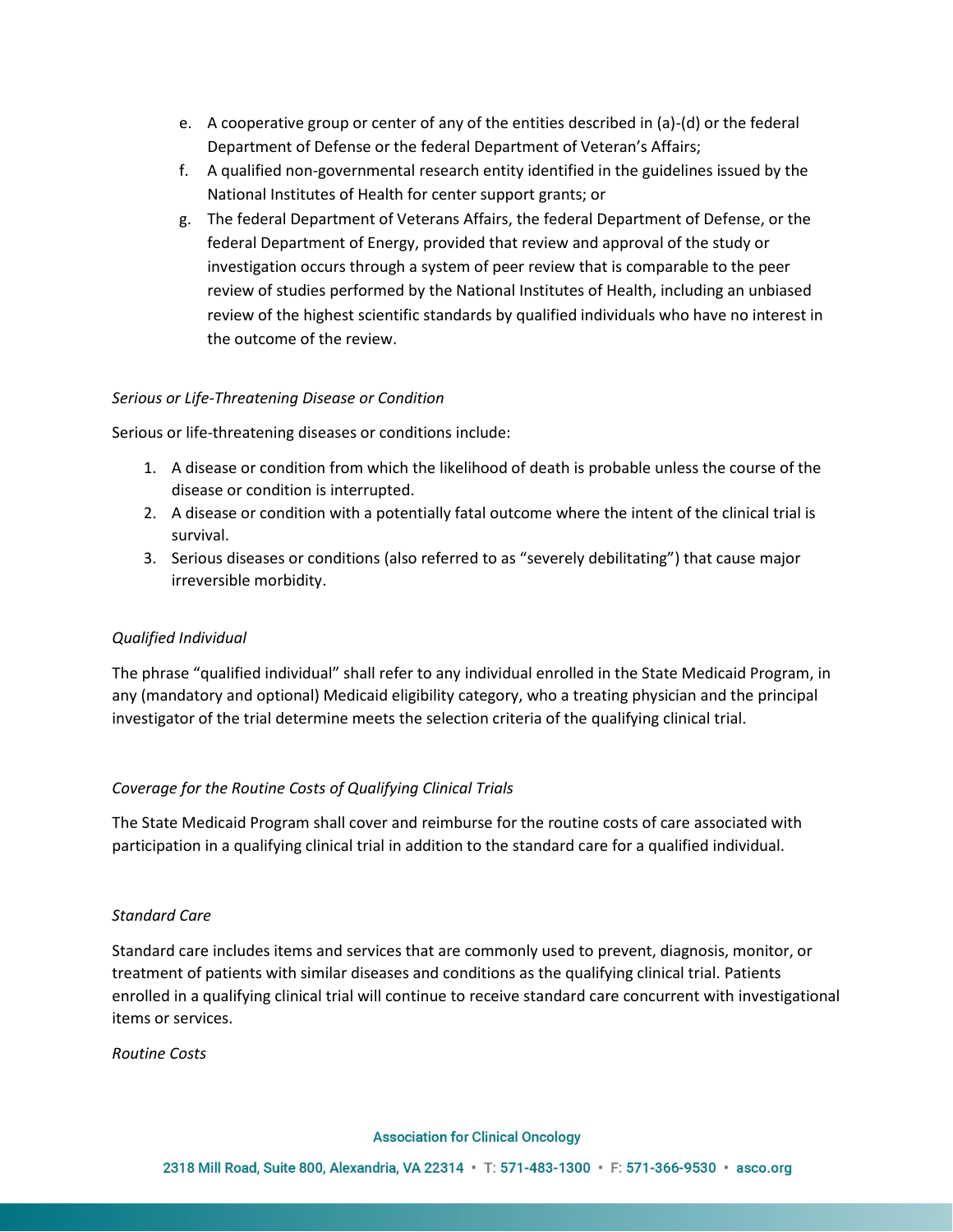Routine Costs **includes** any item or service provided to the individual under the qualifying clinical trial, including –

- 1. Any item or service provided to prevent, diagnose, monitor, or treat complications resulting from such participation, to the extent that the provision of such an item or service to the individual outside the course of such participation would otherwise be covered under the State plan or waiver; and
- 2. Any item or service required solely for the provision of the investigational item or service that is the subject of such trial, including the administration of such investigational item or service.
- 3. Items or services that are typically provided absent a clinical trial (e.g., standard care);
- 4. Items or services needed for reasonable and necessary care arising from the provision of an investigational item or service in particular, for the diagnosis or treatment of complications.

The following shall **not be included** within the routine costs:

- 1. The investigational item, device, or service itself that is the subject of the clinical trial; or
- 2. An item or service not otherwise covered as a Medicaid benefit outside of the clinical trial under the state plan or waiver; or
- 3. Items and services that are provided solely to satisfy the data collection and analysis needs of the clinical trial that are not used in the direct clinical management of the patient.
- 4. Items and services customarily provided by the research sponsors free-of-charge for any enrollee in the trial.

# **Section B – Coverage**

### *Requirements for State Medicaid Coverage of Routine Costs*

1.\_\_\_\_\_Any qualifying clinical trial for which Medicaid will cover routine costs must meet the following three requirements:

- The subject or purpose of the trial must be the evaluation of a device, biologic, imaging, radiation therapy, surgery or other modality, behavior change, drug, procedure, item, or service that falls within any mandatory or optional Medicaid benefit category.
- The trial may be designed exclusively to test toxicity or disease pathophysiology (stage I trials), or it may have therapeutic intent (stage II, III, and IV).
- Trials of therapeutic interventions must enroll patients with diagnosed disease rather than healthy volunteers. Trials of diagnostic interventions may enroll healthy patients in order to have a proper control group.

2. State Medicaid plans will be required to cover the routine costs of qualifying clinical trials that have certified that they meet the qualifying criteria, or that the State Medicaid agency determines is a qualifying trial, unless the state's Chief Clinical Officer subsequently finds that a clinical trial does not meet the qualifying criteria or jeopardizes the safety or welfare of Medicaid enrollees.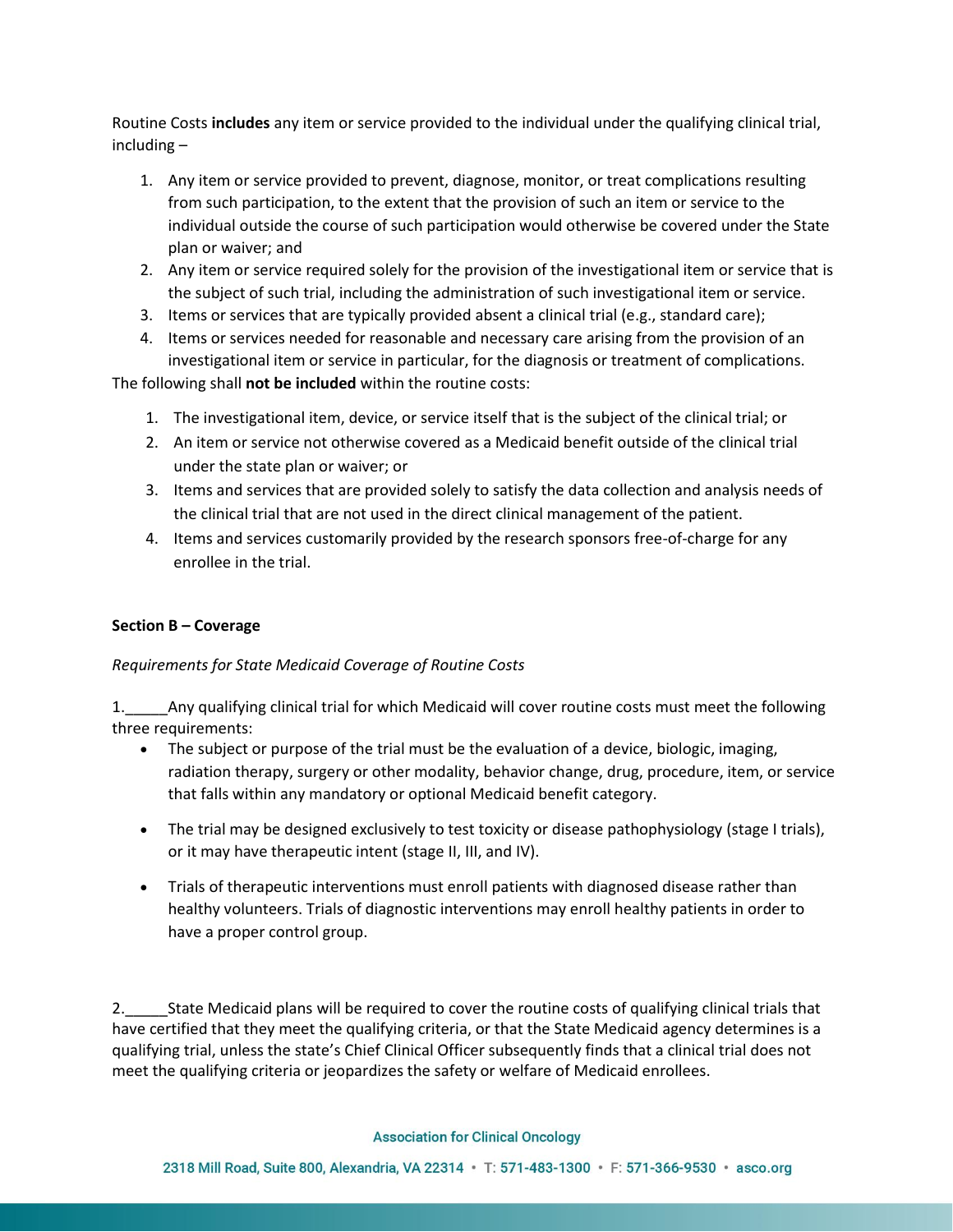## *Fraud and Abuse*

3.\_\_\_\_\_Should the state find that a trial's principal investigator misrepresented that the trial met the necessary qualifying criteria in order to gain Medicaid coverage of routine costs, Medicaid coverage of the routine costs would be denied.

4.\_\_\_\_\_In the case of such a denial, the Medicaid beneficiaries enrolled in the trial would not be held liable (i.e., would be held harmless from collection) for the costs of care.

5.\_\_\_\_\_In the case of such a denial, the billing providers offering routine costs associated with the clinical trial would not be held liable for the costs, unless found to be acting in concert with the principal investigator upon state completion of the fraud and abuse investigation.

6.\_\_\_\_\_Should the principal investigator be found to have misrepresented the nature of the trial, the state will handle the investigations of fraud and abuse in the manner described below.

State plan to handle fraud and abuse:

## **Section C - Eligibility**

State Medicaid plans will cover the routine costs of care associated with qualifying clinical trials for all state Medicaid enrollees, regardless of the eligibility category into which they fall.

1.\_\_\_\_\_Medicaid plans will cover and reimburse all standard care and routine costs associated with a qualifying clinical trial for all covered Medicaid enrollees, including those in special enrollment groups with partial benefits, mandatory eligibility groups, and optional eligibility groups, as indicated in the State Plan or waiver.

2.\_\_\_\_\_All fee-for-service and managed care Medicaid plans will immediately cover standard care and the routine costs associated with a qualifying clinical trial for Medicaid enrollees the same day Medicaid coverage begins. No delay will occur between Medicaid enrollment and coverage of routine costs for a qualifying clinical trial.

3.\_\_\_\_\_Although not mandatory, CMS encourages states that do not currently cover the two following eligibility groups to include them and indicate all routine costs and standard care will be covered under the Medicaid state plan: Certain Patients Needing Treatment for Breast or Cervical Cancer; and Presumptively Eligible Patients with Breast or Cervical Cancer.

4.\_\_\_\_\_If a state agency chooses to cover additional eligibility groups not currently listed in the State Plan, states may do so by listing them in the chart below. Effective January 1, 2022, these enrollees will have the benefits as defined by the eligibility category into which they fall, as well as coverage of routine costs of care associated with participation in a clinical trial.

Additiona[l List](https://www.medicaid.gov/sites/default/files/2019-12/list-of-eligibility-groups.pdf) of eligibility groups with coverage of routine costs.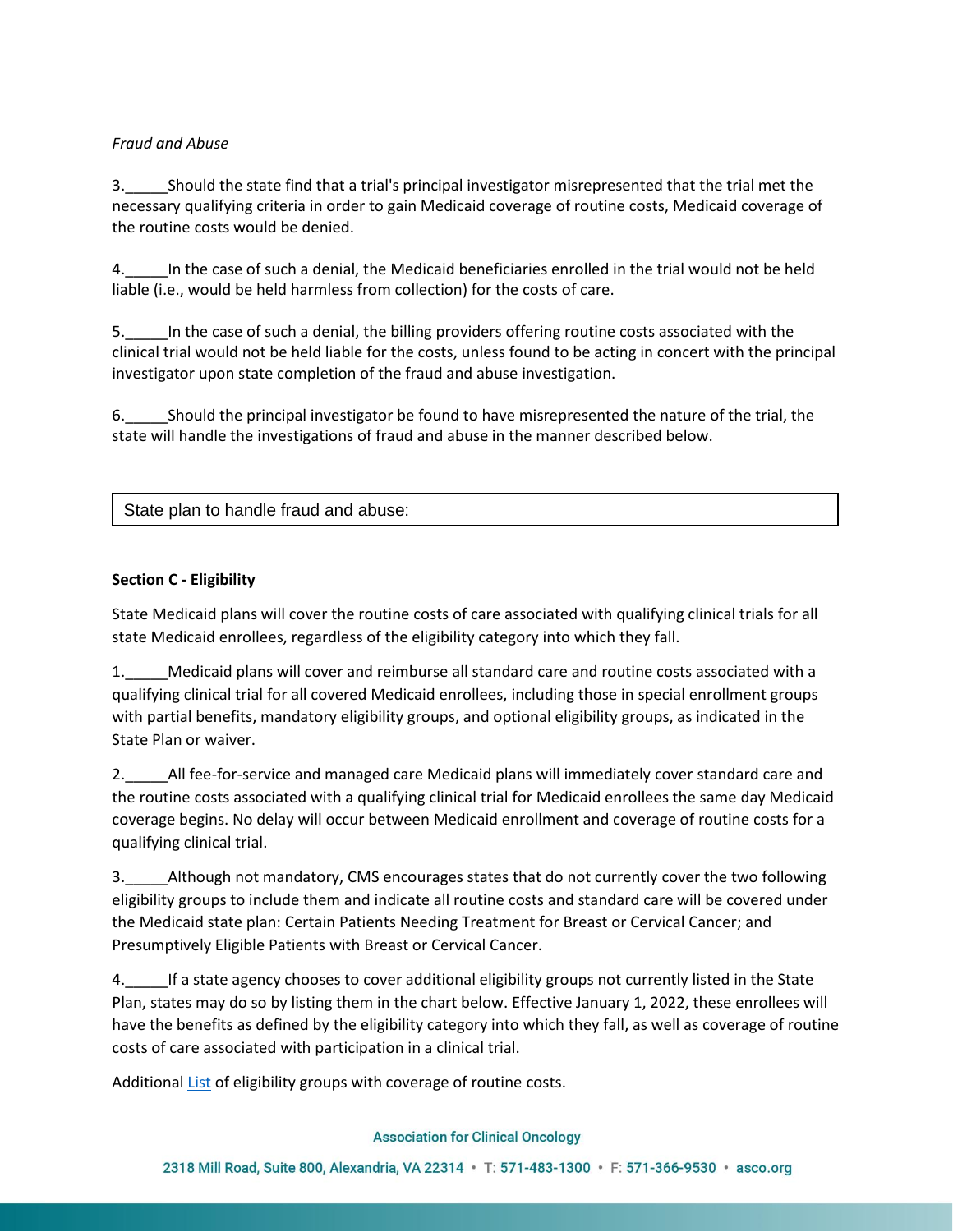

## **Section D – Benefits**

### *Routine Costs Benefit*

Coverage of routine patient costs by fee-for-service and managed care Medicaid plans performed in association with a qualifying clinical trial must include all items and services provided for the prevention, detection, or treatment of complications related to participation in the clinical trial in addition to the standard care the enrollee would receive if they were not enrolled in a trial.

1. The state Medicaid plan will cover and reimburse all services falling under the following categories of services for Medicaid enrollees participating in a qualifying clinical trial.

2.\_\_\_\_\_Coverage and reimbursement for the following services will occur regardless of enrollee participation in a qualifying trial. If the service is covered when a Medicaid beneficiary is not enrolled in a clinical trial, it will be covered regardless of clinical trial enrollment.

3.\_\_\_\_\_No limitations will be set on the number of services an enrollee may receive in a given time period as standard care or as routine costs.

4.\_\_\_\_\_The following categories of services, frequently provided in connection with a clinical trial, will be covered and reimbursed under the Medicaid plan and waivers. All items and services provided within these categories as detailed in the CPT book for the same year in which a Medicaid beneficiary is enrolled in a clinical trial will be covered and reimbursed by state Medicaid plans as indicated in the state's fee schedule.

| Service                        | Mandatory | Optional |
|--------------------------------|-----------|----------|
| <b>Office and Other Visits</b> |           |          |
| Office visits - new            | χ         |          |
| Office visits - established    | χ         |          |
| Hospital visit - initial       | Χ         |          |
| Hospital visit - subsequent    | χ         |          |
| Hospital visit - critical care | χ         |          |
| Emergency room visit           | х         |          |
| Home visit                     | Χ         |          |
| Nursing home visit             | x         |          |

#### **Association for Clinical Oncology**

2318 Mill Road, Suite 800, Alexandria, VA 22314 · T: 571-483-1300 · F: 571-366-9530 · asco.org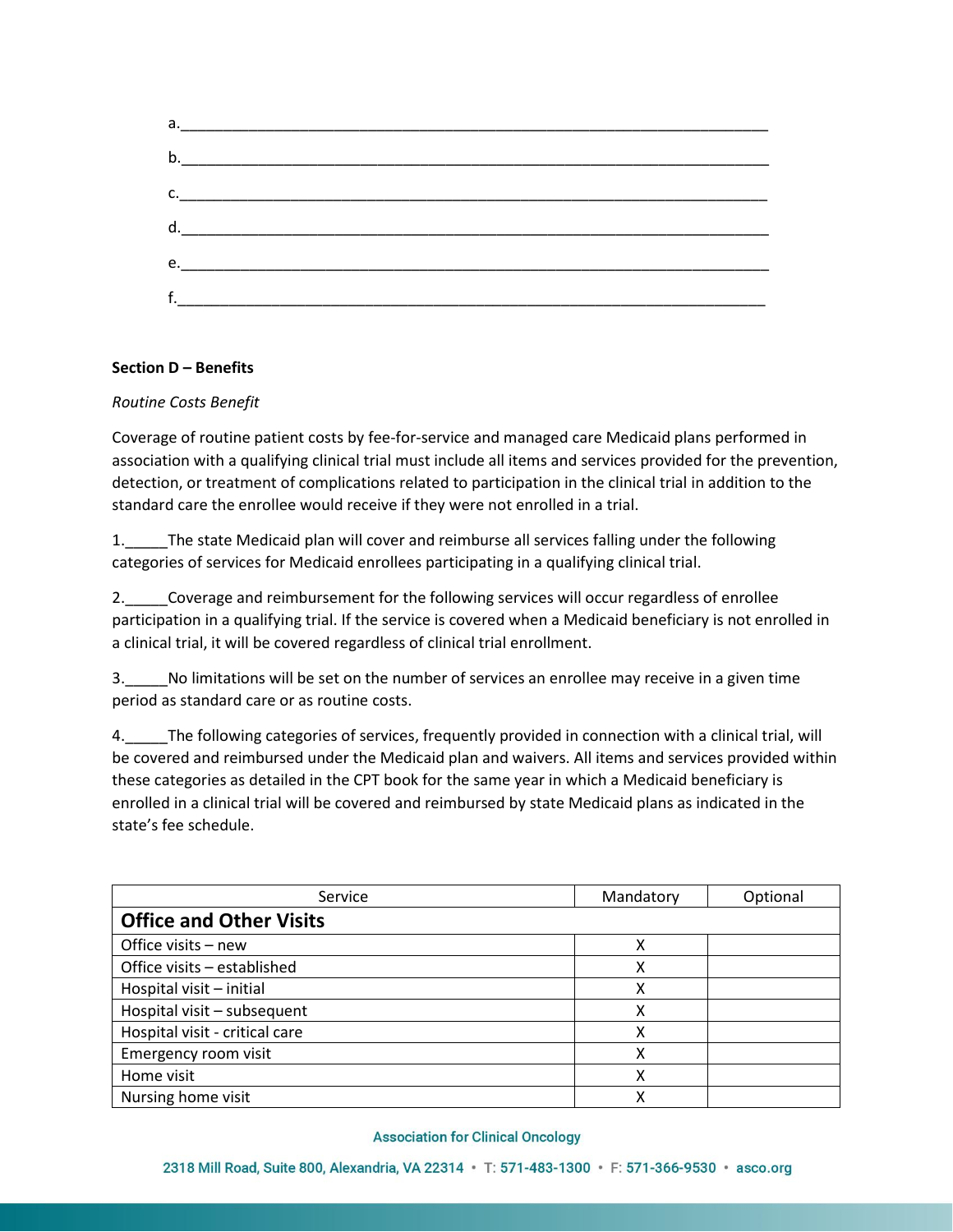| Consultations                                               | X |  |  |
|-------------------------------------------------------------|---|--|--|
| <b>Physician Services</b>                                   |   |  |  |
| Oncology - radiation therapy                                | Χ |  |  |
| Oncology - other                                            | X |  |  |
| Drug Administration                                         | Χ |  |  |
| <b>Imaging</b>                                              |   |  |  |
| Standard imaging - chest                                    | Χ |  |  |
| Standard imaging - musculoskeletal                          | X |  |  |
| Standard imaging - breast                                   | Χ |  |  |
| Standard imaging - contrast gastrointestinal                | Χ |  |  |
| Standard imaging - nuclear medicine                         | X |  |  |
| Advanced imaging - CAT/CT/CTA: brain/head/neck              | Χ |  |  |
| Advanced imaging - MRI/MRA: brain/head/neck                 | Χ |  |  |
| Echography/ultrasonography - eye                            | Χ |  |  |
| Echography/ultrasonography - abdomen/pelvis                 | Χ |  |  |
| Echography/ultrasonography - heart                          | Χ |  |  |
| Echography/ultrasonography - carotid arteries               | X |  |  |
| Echography/ultrasonography - prostate, transrectal          | Χ |  |  |
| Imaging/procedure - heart including cardiac catheterization | Χ |  |  |
| <b>PET Scans</b>                                            |   |  |  |
| <b>Laboratory and Pathology Services</b>                    |   |  |  |
| Lab tests - routine venipuncture                            | Χ |  |  |
| Lab tests - automated general profiles                      | Χ |  |  |
| Lab tests - urinalysis                                      | Χ |  |  |
| Lab tests - blood counts                                    | Χ |  |  |
| Lab tests - glucose                                         | Χ |  |  |
| Lab tests - bacterial cultures                              | Χ |  |  |
| Other tests - electrocardiograms                            | X |  |  |
| Other tests - cardiovascular stress tests                   | Χ |  |  |
| Other tests - EKG monitoring                                | Χ |  |  |
| <b>Supplies and Transportation</b>                          |   |  |  |
| Medical/surgical supplies - associated with routine costs   | Χ |  |  |
| DME needed for drug administration                          |   |  |  |
| Drugs Administered through DME                              | Χ |  |  |
| Transportation to clinical trial appointments               |   |  |  |
| Ambulance or transportation to medical care                 | Χ |  |  |
| <b>Prescription Drugs</b>                                   |   |  |  |
| <b>Supportive Care Drugs</b>                                | Χ |  |  |
| All other prescription drugs covered under Medicaid         | Χ |  |  |
|                                                             |   |  |  |
| <b>Inpatient Hospital Stays</b>                             |   |  |  |
| Other services the agency wishes to list - list below       |   |  |  |
|                                                             |   |  |  |
|                                                             |   |  |  |
|                                                             |   |  |  |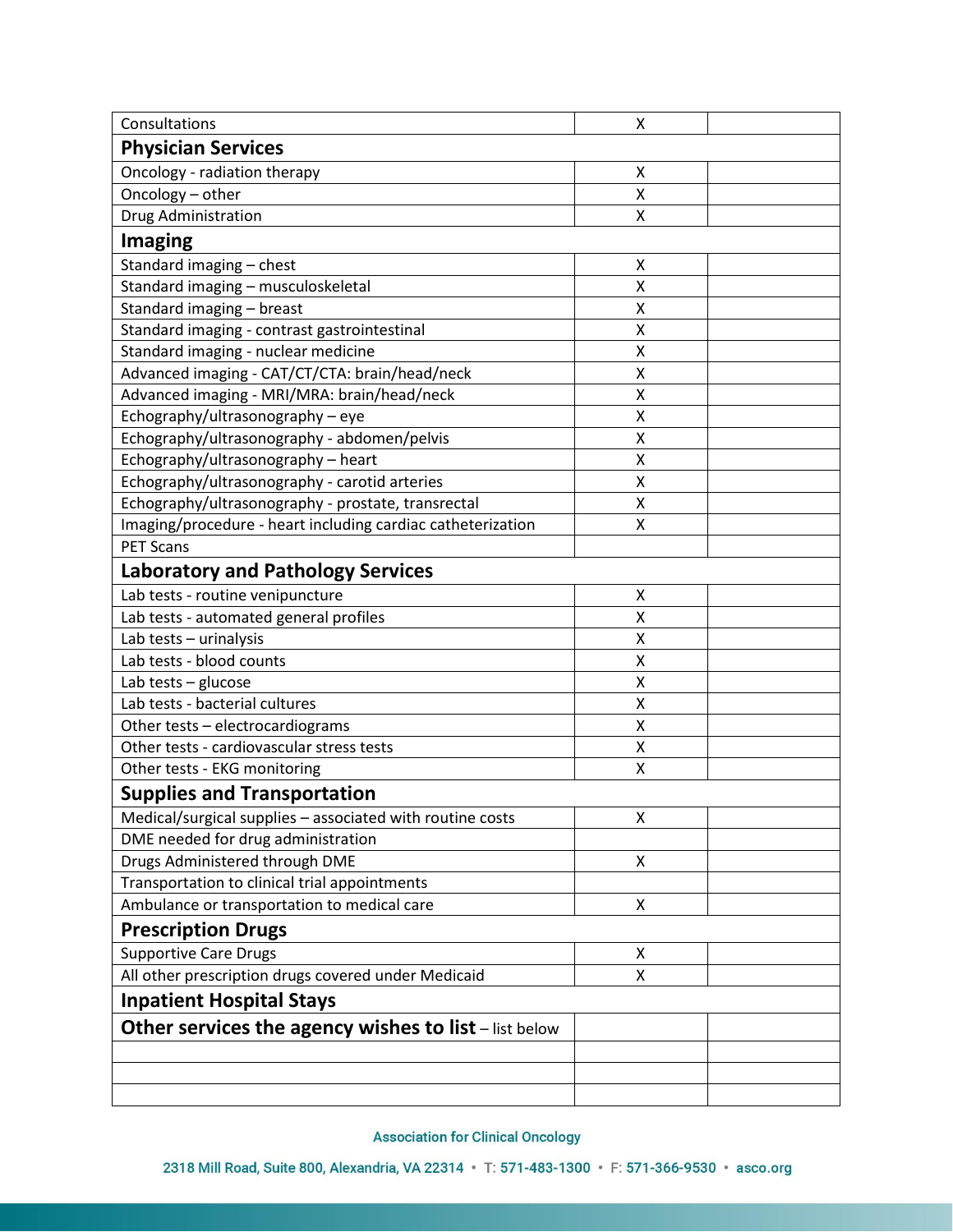# *Drug Benefit:*

6.\_\_\_\_\_The agency makes the following adjustments to the day supply or quantity limit for covered outpatient drugs. The agency should only make this modification if its current state plan has limits on the amount of medication dispensed.

Please describe the increase in days or quantities that are allowed while the beneficiary is enrolled in a qualifying clinical and for which drugs.

7.\_\_\_\_\_ A qualifying clinical trial may require the use of supportive care medications, covered as standard and/or routine costs, to prevent and manage adverse effects of the disease or condition, or its treatment. Supportive care medications shall not be restricted, subjected to clinical review, or limited on time or quantity so long as they are consistent with the qualifying clinical trial.

8.\_\_\_\_\_For qualifying individuals enrolled in a qualifying clinical trial, the agency will make exceptions to their published Preferred Drug List if drug shortages occur or if a drug on the PDL is not available. This includes options for covering a brand name drug product that is a multi-source drug if a generic drug option is not available.

# *Transportation Benefit*

9. States must permit all Medicaid enrollees to use Medicaid's nonemergency medical transportation (NEMT) benefit to access all appointments associated with clinical trials in the same manner they are able to access the benefit for standard care.

10.\_\_\_\_\_The agency will not impose any limitations on the NEMT benefit when used for enrollee participation in a qualifying clinical trial, including no restrictions on the number of rides, type of ride, and ride distance.

# *Network*

11.\_\_\_\_\_Qualifying individuals may receive routine costs associated with qualifying clinical trials from any Medicaid provider available to them, regardless of healthcare network.

12.\_\_\_\_\_The network from which the qualifying individuals receive routine costs does not need to be from the same network in which the individual participates in the clinical trial.

# *Geography*

13.\_\_\_\_\_Medicaid will reimburse for routine costs and standard care for services furnished in another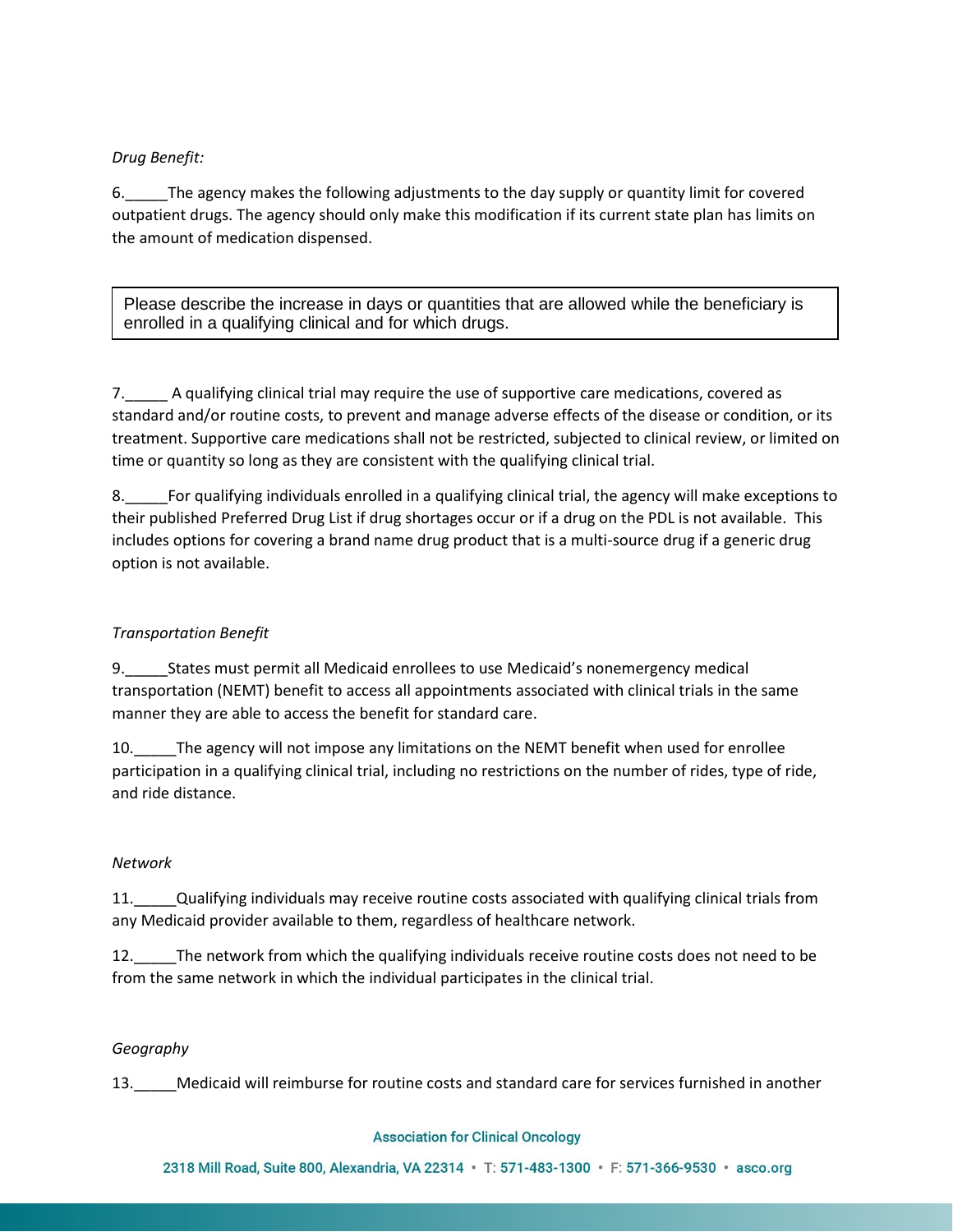state:

- if the qualifying clinical trial is not available for enrollment in the state in which the beneficiary resides; or
- If the qualified individual resides closer to a qualifying clinical trial site in another state.

14. States will follow existing out-of-state payment policy for routine costs associated with qualifying clinical trials.

## *Site of Service*

15.\_\_\_\_\_The qualifying individual may receive routine costs at any Medicaid facility or non-facility setting at which the service may be provided.

## *Cost Sharing*

16.\_\_\_\_\_The agency suspends deductibles, copayments, coinsurance, and any other cost sharing charges for all routine care in association with participation in a qualifying clinical trial (i.e., any claim line with an X1 modifier).

# **Section E – Reimbursement for Routine Costs**

### *Reimbursement*

1.\_\_\_\_\_Payment for the routine costs associated with clinical shall be equal to the reimbursement rates for services/items/procedures/devices not associated with a clinical trial as documented in the state Medicaid fee schedule.

2. Payment for routine costs is based on the payment methodology applicable for the setting in which the service was furnished.

# *Coding and Billing*

3.\_\_\_\_\_Effective for claims with dates of service on or after January 1, 2022, it is mandatory to report a clinical trial number on claims for items/services provided in clinical trials/studies/registries, or under coverage with evidence development (CED). This is the number assigned by the National Library of Medicine (NLM) ClinicalTrials.gov Web site when a new study appears in the NLM Clinical Trials data base. This number is listed prominently on each specific study's page and is always preceded by the letters "NCT."

4.\_\_\_\_\_Practitioners and institutional providers need to enter clinical trial and non-clinical trial services on separate line items when billing both types of services on the same claim.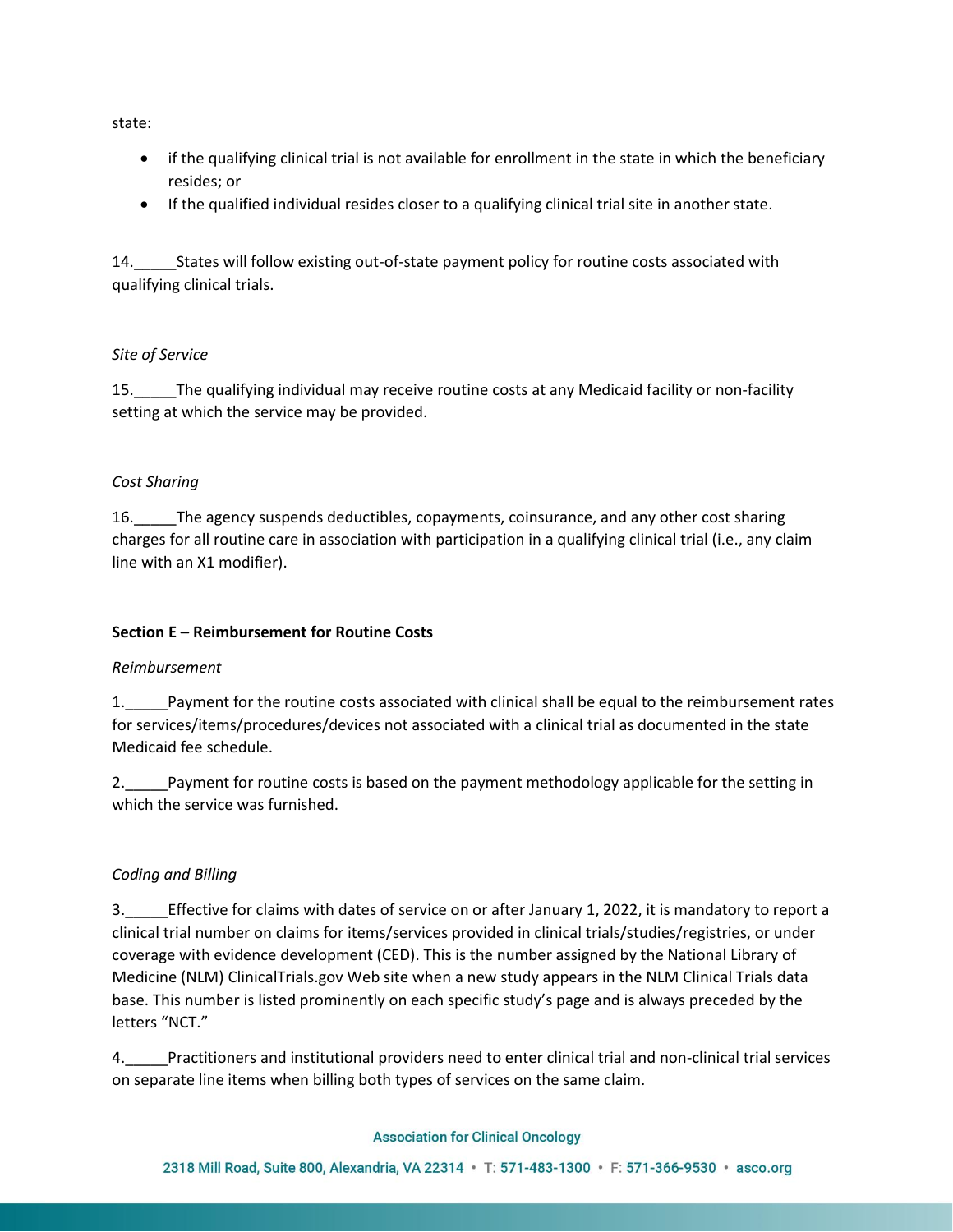5.\_\_\_\_\_Items and services provided free-of-charge by research sponsors do not need to be reported to Medicaid. It is not necessary for a provider to show the items and services provided free-of-charge as part of clinical trial to receive payment for the covered routine costs (e.g., administration of a noncovered chemotherapeutic agent).

6.\_\_\_\_\_Routine costs associated with a qualifying clinical trial will be billed on outpatient claims with the modifier  $X1<sup>1</sup>$  as defined below:

X1 - Routine clinical service provided in an approved clinical research study for a qualifying individual enrolled in Medicaid

Routine clinical services are defined as those items and services that are covered for Medicaid beneficiaries outside of the clinical research study; are used for the direct patient management within the study; and do not meet the definition of investigational clinical services. Routine clinical services may include items or services required solely for the provision of the investigational clinical services (e.g., administration of a chemotherapeutic agent); clinically appropriate monitoring, whether or not required by the investigational clinical service (e.g., blood tests to measure tumor markers); and items or services required for the prevention, diagnosis, or treatment of research related adverse events (e.g., blood levels of various parameters to measure kidney function).

7.\_\_\_\_\_ICD-9 code: V70.7 or ICD-10 code: Z00.6 must be listed on the claim.

# **Section F – Communication**

1.\_\_\_\_\_The State Medicaid agency shall develop electronic and printed materials to inform beneficiaries in clear layman language informing enrollees of Medicaid coverage for the routine patient costs associated with clinical trials.

2.\_\_\_\_\_The State Medicaid agency shall also develop electronic and printed materials to inform beneficiaries of the availability and no cost of patient navigator programs to negotiate the clinical trial participation process.

3.\_\_\_\_\_These materials will be written at no greater than a 6th grade reading level, and the information will be made available to the public beginning on December 1, 2021 in the following locations:

Locations/websites where information will be made available to the public:

4.\_\_\_\_\_The state will use existing patient navigator programs to help Medicaid enrollees gain entry to clinical trials and negotiate the clinical trial participation process.

 $1$  "XI" is a placeholder only